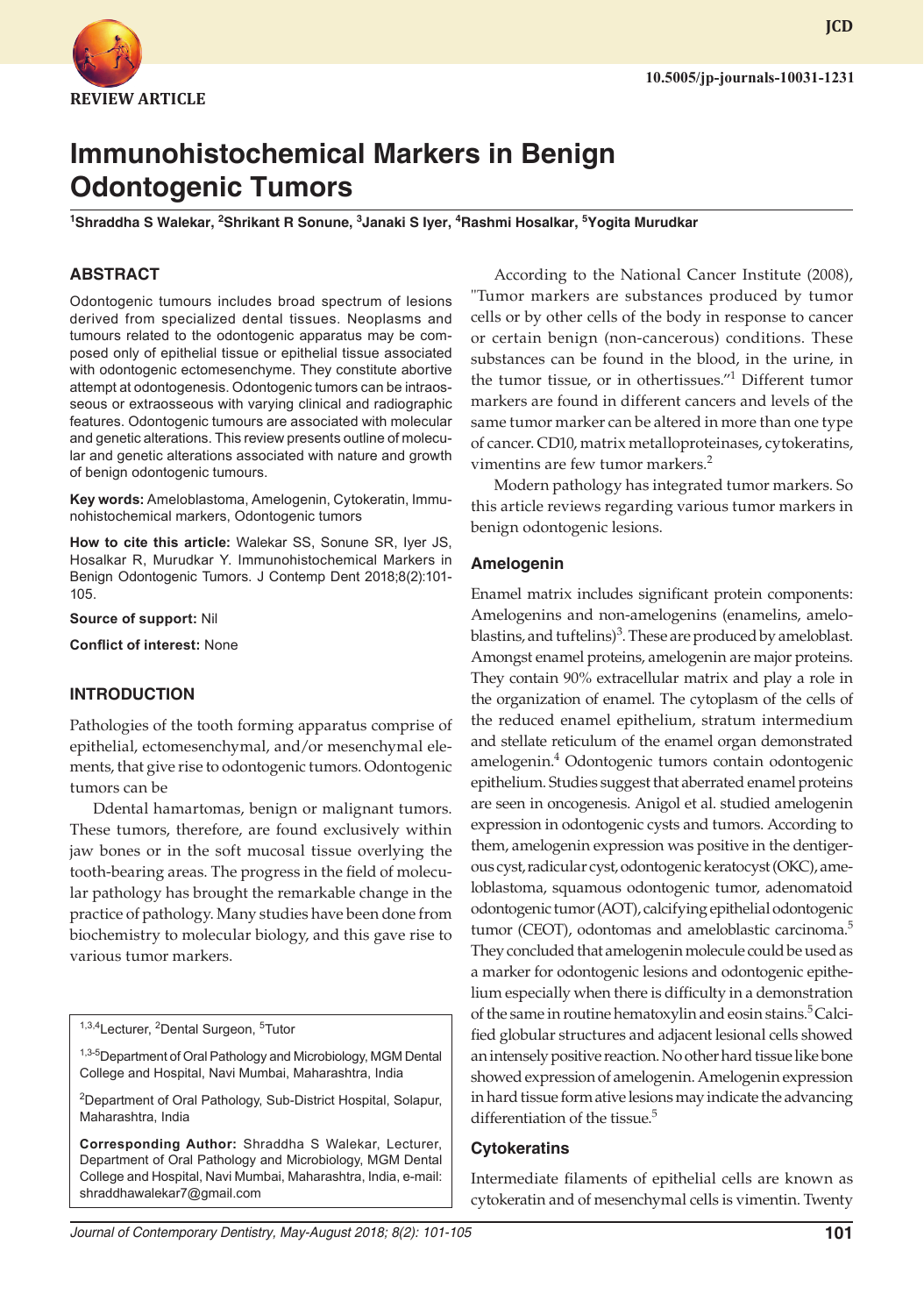different types of cytokeratins are seen in human beings. Different epithelia have different types of cytokeratins. Simple epithelia and occasionally basal and suprabasal cells of stratified epithelium consist of cytokeratin 7 and 9. Cytokeratin 8 and 18 is seen in embryonic tissue and simple epithelia. Suprabasal layers of stratified squamous epithelium contain cytokeratin 10 and 13 and basal layer consist of cytokeratin 14. According to Gao et al.,CK 5, 7, 8, 13, 14, 17 and 19 were present in the human enamel organ. Gao et al. studied immunohistochemical expression of CK 7, 8, 10, 13, 14, 18 , and 19 in tooth germs, dental follicles with reduced enamel epithelium, ameloblastomas, AOTs, CEOTs, ameloblastic fibromas (AF), and odontomas. They showed that CK14 was the main intermediate filament in the odontogenic epithelium of dental lamina, reduced enamel epithelium, almost all cells of enamel organ. Stellate reticulum like cells and areas of squamous metaplasia expressed CK13. Variable expression was observed with CK  $7.67$ 

## **Tenascin**

Extracellular matrix glycoprotein regulating cell morphology is tenascin.

It is commonly expressed during epithelial-mesenchymal interaction during tooth development. Similarly, the stromal e xpression is seen in carcinomas and epithelialmesenchymal interaction during carcinogenesis.<sup>8</sup> Previous studies suggest that tenascin was localised in human teeth during epithelial bud formation. It was seen in the basement membrane during odontoblast differentiation. Tenascin was not seen in dentine as dental papilla cells stop expressing on differentiating into dentin. The unusual expression of tenascin in dental mesenchymal cells shows its capacity to differentiate into hard tissue forming cells.<sup>9,10</sup> Nagai et al. studied the expression of tenascin in ameloblastomas, ameloblastic fibromas, ameloblastic carcinomas and tooth germs using monoclonal antibodies.<sup>8</sup> Tenascin expression was observed in the dental papilla under the basement membrane, pre-odontoblastic layer and negative in a dental follicle. In ameloblastic fibroma, the basement membrane and stroma showed high tenascin expression. In follicular ameloblastoma, irregular linear tenascin positive reaction was observed in the basement membrane zone. In ameloblastic carcinomas, stroma and basement membrane showed an irregular strong reaction. They concluded that tenascin can be used as a marker in the epithelialmesenchymal interaction during tooth development and in odontogenic tumors.<sup>11</sup>

#### **Bone Morphogenetic Proteins**

Cytokine transforming growth factor beta superfamily includes bone morphogenetic protein. Bone morphogenetic protein is observed in bone and dentin matrix. It has the ability to induce bone formation.<sup>12</sup> Previous literature suggests that bmp 2, 4, 7 can be expressed within the enamel knot which acts as signaling center.<sup>13</sup> Gao et al. studied the expression of bone morphogenetic proteins in 44 cases of odontogenic tumors consisting of 20 ameloblastomas, eight cementifying fibromas, five benign cementoblastomas, three dentinomas and two cases of compound odontomas, adenomatoid odontogenic tumors, calcifying epithelial odontogenic, and odontogenic fibromas. They classified odontogenic tumors according to the expression observed. Positive expression was observed in all cementifying fibromas, benign cementoblastomas, dentinomas, odontogenic fibromas, and compound odontomas whereas all ameloblastomas, adenomatoid odontogenic tumors, and calcifying epithelial odontogenic tumors were negative. They concluded that BMPMcAb-positive odontogenic tumors were those tumors with the formation of hard tissues.<sup>14</sup>

# **Receptor Activator of Nuclear Factor-KappaB Ligand (RANKL)/RANK/Osteoprotegerin (OPG)**

Although most odontogenic tumors are benign, they are locally destructive and cause significant bone destruction. Members of tumor necrosis factor superfamily cause bone remodeling. These include RANK–RANKL and osteoprotegerin (OPG). They control activation, formation, and differentiation of osteoclasts.<sup>15</sup> Receptor activator of NF-KB ligand is expressed by osteoblast and stromal cells. RANKL binds to its receptor RANK present on the surface of osteoclasts and precursors and differentiates osteoclasts into multinucleated cells to bring bone resorption. Osteoblast and stromal cells also secrete osteoprotegerin which binds Ra nkl and prevents bone resorption.<sup>16</sup>Andrade et al. studied the expression of RANK, RANKL and OPG expression in calcifying cystic odontogenic tumor (CCOT), AOT, CEOT, odontogenic myxoma (OM), and ameloblastic fibroma (AF). They observed higher expression of OPG in AOT and CCOT. On the contrary, mesenchymal cells of OM and AF expressed RANKL which was consistent with their tendency for recurrence and bone resorption.<sup>17</sup>

## **Matrix Metalloproteinase**

The group of enzymes that bring about the degradation of extracellular matrix proteins during growth and tissue remodeling is Matrix Metalloproteinase (MMP).<sup>18</sup> The classification of these enzymes is based on the type of substrates like collagenase, gelatinase, stromelysin. MMP-2, also known as gelatinase, has substrates gelatin Types I to III and collagen types IV, V, VII, and X. MMP-3, also known as stromelysin degrades proteoglycans,

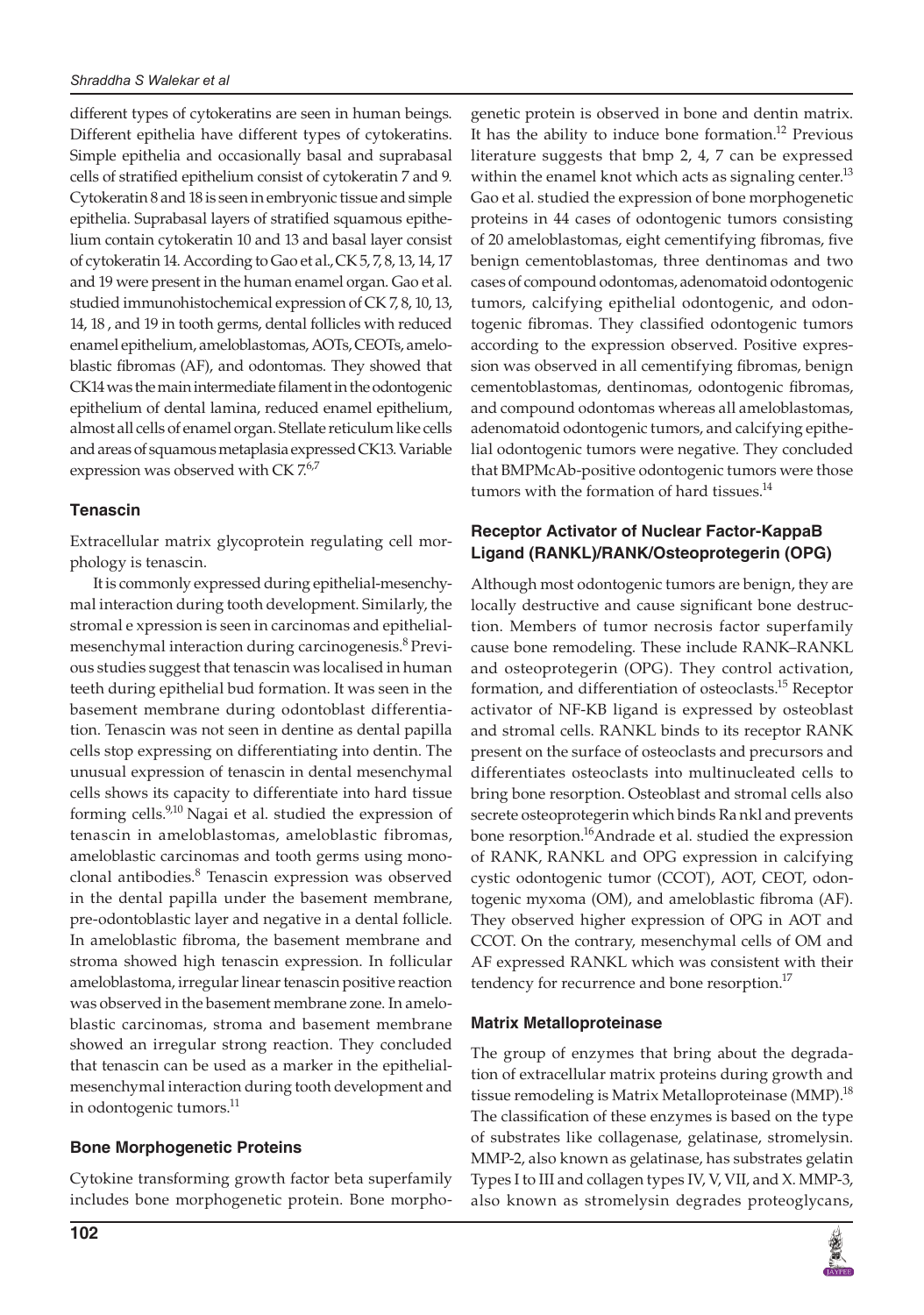fibronectin, laminin.Bast et al. studied the expression of MMP in OM's. They observed significant expression of MMP-2 in tumor cells.They concluded that MMP-2 aids in expansion and growth of a tumor.<sup>19</sup> Pinheiro et al. studied the expression of MMP in ameloblastoma using immunohistochemistry and biochemical methods. They confirmed the expression of MMP-1, MMP-2, and MMP-9 in ameloblastomas. According to Pinheiro et al., MMP expression was seen in peripheral columnar cells, bone neoplasm interface, in stromal regions and bone. The secretion of MMP is either through ameloblastoma cells or induction by stromal cells. MMP's releases mitogens from bone by causing its resorption and matrix solubilization. These mitogens further increase cellular proliferation rate of ameloblastoma in a cord like fashion.<sup>20</sup>

#### **Collagen IV** a**1 to** a**6 Chains**

Type IV collagen is a major component of the basement membrane. It is a triple helical molecule consisting of three  $\alpha$ - chains. They are divided as  $\alpha$ 1-like class composed of  $\alpha$ 1 (IV),  $\alpha$ 3 (IV) and  $\alpha$ 5 (IV) chains; and  $\alpha$ 2-like class composed of  $\alpha$ 2 (IV),  $\alpha$ 4 (IV) and  $\alpha$ 6 (IV). It is encoded by six distinct genes, COL4A1 to COL4A6. During tooth development, type IV collagen exhibit specific distributionpattern.<sup>21</sup> Nagatsuka et al. studied the expression of anti- $\alpha$  (IV) chain-specific monoclonal antibodies in ameloblastomas, adenomatoid odontogenic tumors, ameloblastic fibromas, ameloblastic carcinomas, ameloblastic fibro-, and primary intraosseous carcinoma. They observed a difference between basement membranes of odontogenic neoplasms, normal oral mucosa and developing tooth germ. Amongst ameloblastomas, desmoplastic showed higher expression of  $\alpha$ 1 (IV)/ $\alpha$ 2 (IV) and  $\alpha$ 5 (IV)/ $\alpha$ 6 (IV) chains than ordinary ameloblastomas. Expression was also observed in basement membrane and tumor cells of AF and ameloblastic fibroodontosarcoma except hard tissues. In AOT, the basement membrane of cribriform areas and hyaline materials were positive, whereas weak around epithelial whorls/rose ttes/nests and mineralized foci.<sup>22</sup> Malignant odontogenic tumors exhibited irregular a(IV) chain profile as compared to benign odontogenic neoplasms. They exhibited higher  $\alpha$ 5 (IV)/ $\alpha$ 6 (IV) chains compared to  $\alpha$ 1 (IV)/ $\alpha$ 2 (IV) chains. They concluded that  $\alpha$ 5 (IV)/ $\alpha$ 6 (IV) chain deposition play a role in protection by offering resistance to invasion in malignant neoplasms. $^{22}$ 

## **Nestin**

Nestin is an intermediate filament. It is related to neurofilaments. It is expressed in muscles, developing a nervous system, bell stage of odontogenesis, functional odontoblasts. Thus, it is related to odontogenesis and dentinal repair.<sup>23</sup> Fujita et al. (2006) studied nestin expression in ameloblastoma, odontoma, ameloblastic fibroma, ameloblastic fibro-odontoma and fibro-dentinoma, adenomatoid odontogenic tumor, odontogenic fibroma, intra-osseous myxoma.They observed negative nestin expression in ameloblastomas. Odontogenicectomesenchyme adjacent to odontogenic epithelium in mixed odontogenic tumors exhibited positive nestin expression. In odontomas and ameloblastic fibro-odontomas, nestin expressed was observed in odontoblasts and their processes, dentinoid matrix as well as plump cells adhering to dentinoid. Half cases of myxomas and single case of odontogenic fibroma expressed nestin. In AOT, nestin expression was observed in scattered nodular, rosette arrangements as well as in whorled epithelial cells. Thus, they concluded that nestin expression is increased in ectomesenchyme of mixed odontogenic tumors on stimulation by odontogenic epithelium. Also, nesting can be seen as a marker odontoblasts in mixed odontogenic tumors .<sup>24</sup>

*Immunohistochemical Markers in Benign Odontogenic Tumors*

## **Bcl-2 Family Proteins in Odontogenic Tumors**

Apoptosis, also known as programmed cell death, is an essential physiological process for elimination of cells. The protein family involved in apoptosis is Bcl-2. It consists of pro-apoptotic and anti-apoptotic members. Bcl-2 gene homologue, Bcl-x gene, encodes two proteins, bcl-xL and bcl-xS. Bcl-xS promotes apoptosis by inhibiting bcl-2 whereas bcl-xL has anti-apoptotic activity.<sup>25</sup> An additional bcl-2 homolog, bax protein promotes apoptosis by interacting with bcl-2 or bcl-xL proteins. Kumamoto et al. studied the expression of bcl-2, bcl-x and bax proteins in tooth germs and benign and malignant ameloblastomas. They observed intense expression of bcl-2 and bcl-x proteins in peripheral columnar cells of ameloblastomas and weak in central cells. On the other hand, the expression for Bax protein was low. Thus, the proliferative activity of ameloblastomas might be attributed to the antiapoptotic activity of the bcl-2 protein<sup>26</sup>. Bast, Pogrel, and Regezi studied the expression of apoptosis-regulating proteins Bcl-2, Bcl-XL, Bak, and Bax, in OM. An increase in cells staining for anti-apoptotic proteins Bcl-2 and Bcl-X was observed. Pro-apoptotic proteins Bak and Bax were negative. They concluded that OM's grow predominantly because of MMP's and anti-apoptoticproteins like Bcl-2 and Bcl- $X$ <sup>19</sup>

## **Calretinin**

Calretinin is a member of a calcium binding protein family. Its molecular weight is 29kDa. Expression of calretinin is observed in certain subtypes of neurons in the central and peripheral nervous systems. Though the exact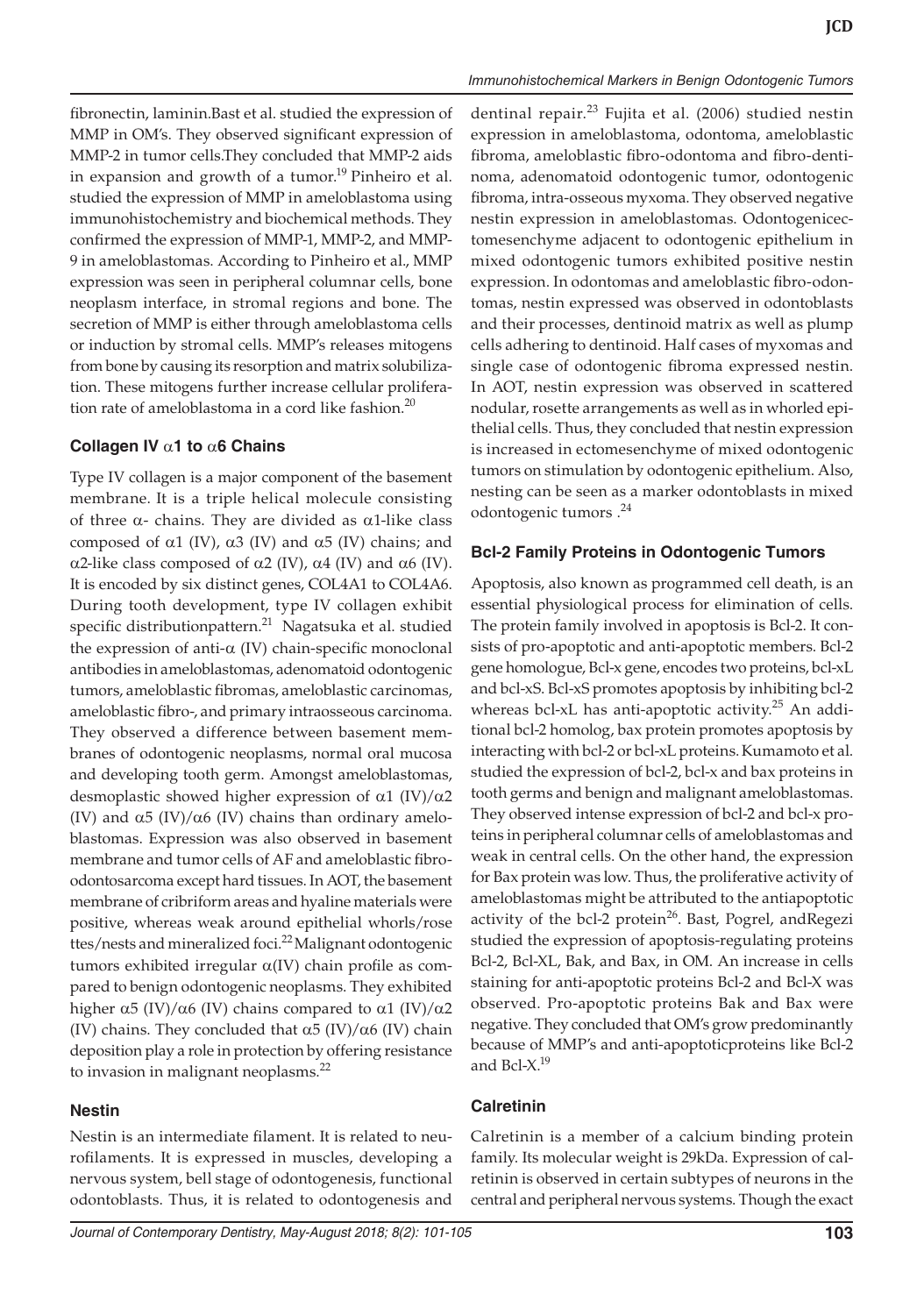biological role of calretinin is unknown, it is regarded as calciumbuffer or calcium sensor and regulator of apoptosis. Immunohistochemical expression of calretinin was studied by Alaeddini et al. in 20 solid ameloblastomas, 5 CEOT's, 10 AOT's, 10 AF's and 10 OM's. Immunoreactivity was negative in all odontogenic tumors except ameloblastomas. All 20 ameloblastomas showed intense immunopositivity in the nucleus as well as cytoplasm. Expression was seen in stellate reticulum like cells, areas of squamous metaplasia, cells that lined macro and micro-cysts. On the other hand, negative expression was observed in ameloblast like peripheral cells. They concluded that calretinin may have a role in the conversion of remnants of d ental lamina into ameloblastoma.<sup>27</sup>

# **Syndecan**

Also known as CD138, Syndecan is type-I transmembrane heparan sulfate proteoglycan. Extracellularly, it binds the growth factor and matrix molecules and intracellularly associated with the actin-containing cytoskeleton. Al-Otaibi et al. investigated syndecan expression in 32 ameloblastomas, 26 keratocystic odontogenic tumors (KCOT), and 21 dentigerous cysts. They observed syndecan-1 expression in epithelial and stromal elements. Higher expression was seen in stellate reticulum like cells than ameloblasts. The cystic lining of dentigerous cyst and keratocystic odontogenic tumourshowed higher expression. They observed that mean rank scores of ameloblastoma was lower than these two cystic lesions.They concluded that stromal expression of syndecan-1 is associated with poor prognosis.<sup>28</sup>

## **Molecular Profiling of Odontogenic Tumors**

Molecular profiling is measuring the expression of multiple genes on tissue samples. Gültekin et al. observed molecular profiling of two AOTs, two ameloblastomas, one AF and one squamous odontogenic tumor. All tumors showed BRAF (V600E) or KRAS mutations. BRAF mutations were observed in two ameloblastomas and AF. MAPK cascade (Mitogen activated protein kinase) induce and promote cell proliferation. BRAF activates MAPK. Similarly, AOT showed KRAS mutation. Oncogene KRAS belongs to RAS protein family and activates BRAF.<sup>29</sup>

## **CONCLUSION**

Only a few odontogenic tumor markers are available. Tumor markers will play a significant role even though histopathology seems to be indispensable in the diagnosis of odontogenic tumors.

## **REFERENCES**

- 1. Tumor Markers. National Cancer Institute (U S National Institutes of Health [ 2006 Availablefrom: URL:www.cancer. gov.
- 2. Makretsov NA, Hayes M, Carter BA, Dabiri S, Gilks CB, Huntsman DG. Stromal CD10 expression in invasive breast carcinoma correlates with poor prognosis, estrogen receptor negativity, and high grade. Mod Pathol 2007; 20:84-89.
- Moradian-Oldak J, Du C, Falini G. On the formation of amelogenin microribbons. Eur J Oral Sci 2006; 114 Suppl 1:289-296.
- 4. Deutsch D, Haze-Filderman A, Blumenfeld A, Dafni L, Leiser Y, Shay B, et al. Amelogenin, a major structural protein in mineralizing enamel, isalso expressed in soft tissues: Brain and cells of the hematopoietic system. Eur J Oral Sci 2006; 114Suppl 1:183-189.
- 5. Anigol, et al.: Amelogenin in odontogenic Cysts and tumours: An immunohistochemical study. National Journal of Maxillofacial Surgery 2014;5(2) :172.
- 6. Gao Z et al . Patterns of keratin-expression in rests of Malassez and periapical lesions. J Oral Pathol 1988; 17: 178–185.
- 7. MM Crivelini, VC de Arau´ jo, SOM de Sousa, NS de Arau´ jo. Cytokeratins in epithelia of odontogenic neoplasms. Oral Diseases 2003;9:1-6.
- 8. Chiquet-Ehrismann R, Mackie EJ, Pearson CA, Sakakura T. Tenascin: an extracellular matrix protein involved in tissue interaction during fetal development and oncogenesis. Cell.1986 Oct 10;47(1):131-139.
- 9. Chiquet-Ehrismann R, Mackie EJ, Pearson CA, Sakakura T. Tenascin: an extracellular matrix protein involved in tissue interaction during fetal development and oncogenesis. Cell 1986;47:131-139.
- 10. Heikinheimo K, Morgan PR, Happonen RP, Stenmann G, Virtanen I. Distribution of extracellular matrix proteins in odontogenic tumours and developing teeth. VirchowsArchiv B Cell Path01 199;61:101-109.
- 11. Thesleff I, Mackie E, Vainio S, Ehrismann RC. Changes in the distributionof tenascin during tooth development. Development 1987;101:289-296.
- 12. Rosen V Cox K. Hatterslev G. Bone morphogenetic protein. In Bilezikian JP, RA!SZ LG, Rodan Ga, eds. Principles of bone biology. San Diego. California: Academic Press. 1996: 661-672.
- 13. Vainio S, Karavanova I, Jowett A et al. Identification of BMP-4 as a signal mediating secondary induction between epithelial and mesenchymal tissues during early tooth development. Cell1993;75: 45-58.
- 14. Gao YH, Yang LJ, Yamaguchi A;Imtnunohistochemical demonstration of bone Morphogenetic protein m odontogenictumors. J Oral Pathol Med 1997;26;273-277.
- 15. Lemer UH. New molecules in the tumour necrosis factor ligand and receptor superfamilies with importance for physiologic and pathological boneresorption. Crit Rev Oral Biol Med 2004;15:64-81.
- 16. Andrade FR, Sousa DP, Mendonca EF, Silva TA, Lara VS, Batista AC. Expression of bone resorption regulators (RANK,RANKL, and OPG) in odontogenictumors. Oral Surg Oral Med Oral Pathol Oral RadiolEndod 2008; 106(4):548-55.
- 17. Boyce BF, Xing L. The RANKL/RANK/OPG pathway. CurrOsteoporos Rep.2007 Sep; 5(3):98-104.
- 18. Sorsa T, Tjaderhane L, Salo T. Matrix metalloproteinases (MMPs) in oral diseases. Oral Dis.2004 Nov;10(6):311-318.